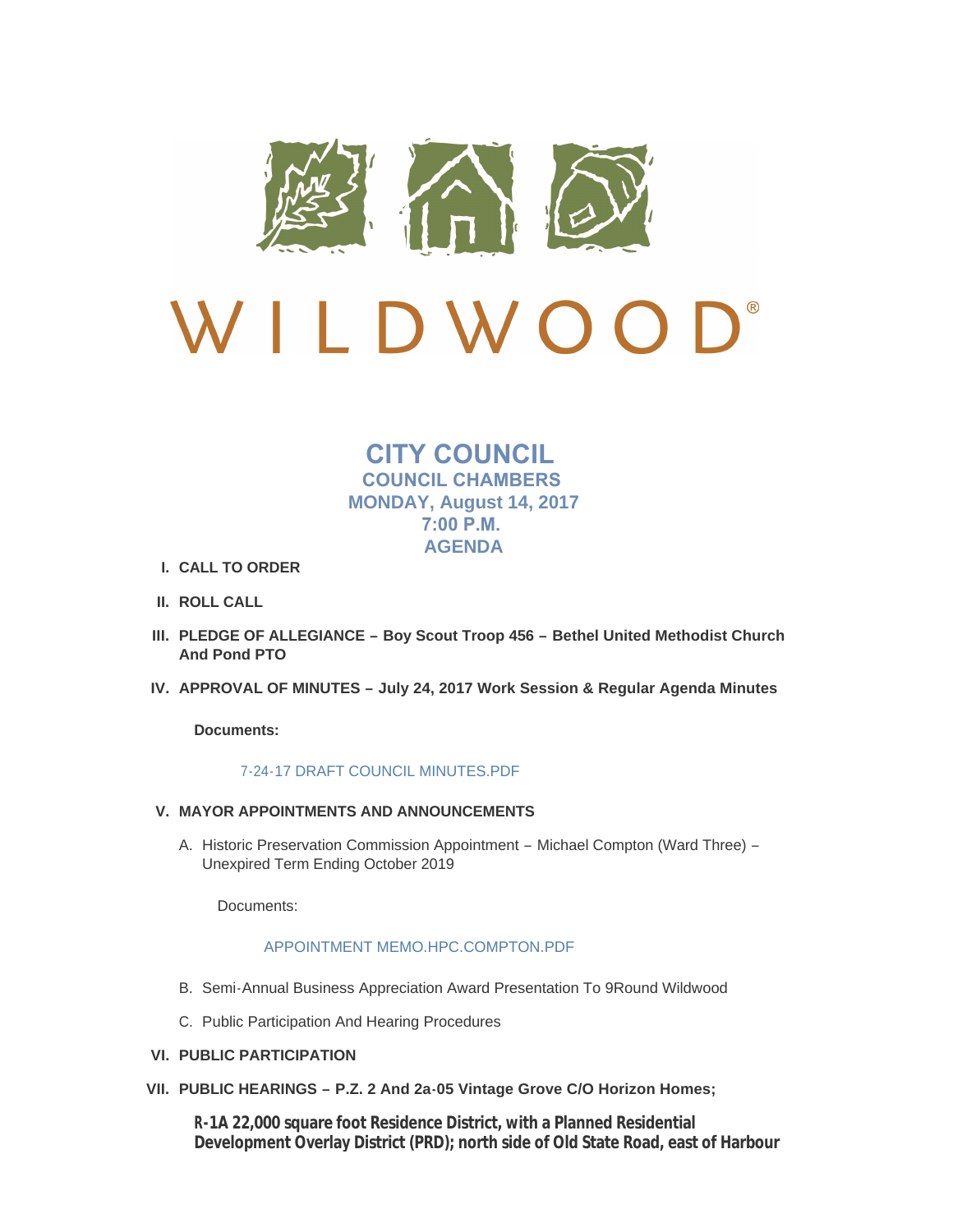**Development Overlay District (PRD); north side of Old State Road, east of Harbour Pointe Drive; that requests a modification to the site-specific ordinance governing this eleven (11) lot residential subdivision (Ordinance #1861), which sought an allowance for the installation of improvements associated with lawn irrigation systems within the established Natural Resource Protection Area. The Planning and Parks Committee, by a unanimous vote, is recommending an action contrary to the Planning and Zoning Commission's recommendation of denial of this request. The full City Council must vote with a two-thirds (2/3) majority to overturn the Planning and Zoning Commission's recommendation. (Ward Seven)**

**Documents:**

[PUBLIC HEARING P.Z. 2 AND 2A-05 VINTAGE GROVE.PDF](http://cityofwildwood.com/AgendaCenter/ViewFile/Item/11874?fileID=17296)

## **LEGISLATION VIII.**

## **UNFINISHED BUSINESS – A.**

BILL #2286 1.

AN ORDINANCE BY THE CITY COUNCIL OF THE CITY OF WILDWOOD, MISSOURI THAT HEREBY AUTHORIZES CHAPTER 410 *TREE PRESERVATION AND RESTORATION CODE* OF CITY'S CODE OF ORDINANCES TO BE REPEALED AND IN ITS PLACE ENACTING A NEW CHAPTER 410 *TREE PRESERVATION AND RESTORATION CODE*, AS FOLLOWS, WHICH WILL ADDRESS CERTAIN CONSIDERATIONS RELATING TO PRESERVATION AND REPLACEMENT OF GRAND TREES, TIMBER HARVESTS ON SENSITIVE LANDS, AND ADMINISTRATION OF THE SAME, ALL BEING CONSISTENT WITH THE ACTION OF THE PLANNING AND ZONING COMMISSION DATED JUNE 19, 2017, IN ITS LETTER OF RECOMMENDATION ON THIS MATTER. *Recommended by the Planning and Zoning Commission* (Second Reading) (Wards – All) Direct Budgetary Impact: None

Documents:

#### [BILL 2286.PDF](http://cityofwildwood.com/AgendaCenter/ViewFile/Item/11877?fileID=17297)

BILL #2287 2.

AN ORDINANCE BY THE CITY COUNCIL OF THE CITY OF WILDWOOD GRANTING APPROVAL OF A REPLACEMENT DEPOSIT AGREEMENT FOR THE "*LAFAYETTE CROSSING*" SUBDIVISION [PLAT BOOK 361; PAGE 39]; A SIX (6) LOT RESIDENTIAL DEVELOPMENT LOCATED UPON A 17.5-ACRE TRACT OF LAND CONTAINED IN THE SOUTHEAST QUARTER OF SECTION 35 AND THE SOUTHWEST QUARTER OF SECTION 36, TOWNSHIP 45 NORTH, RANGE 3 EAST, OF THE FIFTH PRINCIPAL MERIDIAN, CITY OF WILDWOOD, ST. LOUIS COUNTY, MISSOURI, AND, MORE SPECIFICALLY, SITUATED ON THE WEST SIDE OF STATE ROUTE 109, AT ITS INTERSECTION WITH KENNEDY CROSSING COURT, FOR THE PURPOSES OF ALLOWING THE DEVELOPER ADDITIONAL TIME TO COMPLETE IMPROVEMENTS ASSOCIATED WITH THE PROJECT. *Recommended by the Department of Planning and Parks* (Second Reading) (Ward – One) Direct Budgetary Impact: None

Documents:

#### [BILL 2287.PDF](http://cityofwildwood.com/AgendaCenter/ViewFile/Item/11878?fileID=17298)

#### **NEW BUSINESS – B.**

BILL #2289 1.

AN ORDINANCE BY THE CITY COUNCIL OF THE CITY OF WILDWOOD THAT HEREBY GRANTS APPROVAL OF THE VACATION OF A PORTION OF AN EASEMENT, ESTABLISHED FOR UTILITY, ACCESS, AND INGRESS/EGRESS PURPOSES UPON TWO (2) PROPERTIES, KNOWN AS LOTS 9 AND 10 OF THE *HAWK'S REST SUBDIVISION* [PLAT BOOK 174, PAGE 31], WHICH IS LOCATED IN THE SOUTHWEST QUADRANT OF THE CITY OF WILDWOOD, ST. LOUIS COUNTY, MISSOURI, AND SAID AREA BEING MORE SPECIFICALLY SITUATED ON THE WEST SIDE OF HAWK'S REST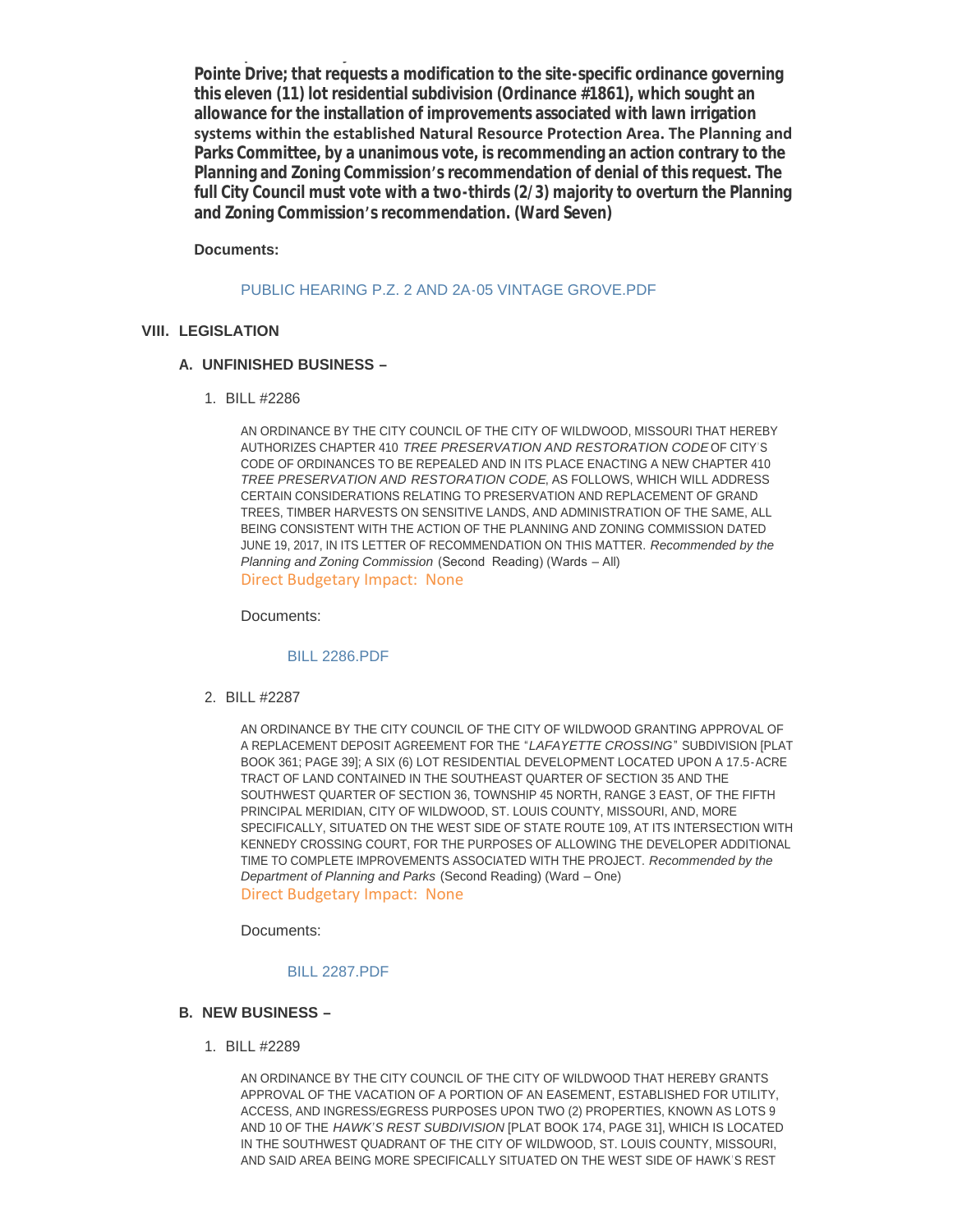ROAD, NORTH OF STATE ROUTE 100, THEREBY ELIMINATING A PORTION OF THE EXISTING EASEMENT AND ESTABLISHING NEW EASEMENT AREA IN ITS PLACE, WHILE ADJUSTING THE ASSOCIATED FIFTY (50) FOOT BUILDING LINE SETBACK, WHICH WILL ALLOW FOR BETTER ACCESS TO AND PLACEMENT OF RESIDENTIAL IMPROVEMENTS UPON THE AFFECTED LOTS. *Recommended by the Department of Planning and Parks* (First Reading) (Ward – Six) Direct Budgetary Impact: None

Documents:

#### [BILL 2289.PDF](http://cityofwildwood.com/AgendaCenter/ViewFile/Item/11880?fileID=17299)

BILL #2290 2.

AN ORDINANCE BY THE CITY COUNCIL OF THE CITY OF WILDWOOD AUTHORIZING THE DIVISION OF A 16.725 ACRE TRACT OF LAND, ADDRESSED AS 4888 FOX CREEK ROAD [LOCATOR NUMBER 29Y630046], WHICH IS LOCATED IN SECTION 32, TOWNSHIP 44 NORTH, RANGE 3 EAST, CITY OF WILDWOOD, ST. LOUIS COUNTY, MISSOURI; AND, MORE SPECIFICALLY, SITUATED ON THE EAST SIDE OF FOX CREEK ROAD, SOUTH OF MODEL REALTY ROAD, FOR THE PURPOSES OF SUBDIVIDING IT INTO TWO (2) PARCELS OF GROUND, HEREAFTER TO BE KNOWN AS LOTS A AND B OF THE 4888 FOX CREEK ROAD LOT SPLIT PLAT, WITH SIZES OF 13.725 ACRES AND THREE (3) ACRES IN AREA. *Recommended by the Department of Planning and Parks* (First Reading) (Ward – Six)

Direct Budgetary Impact: None

Documents:

#### [BILL 2290.PDF](http://cityofwildwood.com/AgendaCenter/ViewFile/Item/11881?fileID=17300)

BILL #2291 3.

AN ORDINANCE BY THE CITY COUNCIL OF THE CITY OF WILDWOOD AUTHORIZING A SECOND DIVISION OF A TRACT OF LAND, KNOWN AS LOT A OF 'TINKER ESTATES' SUBDIVISION [LOCATOR NUMBER 28V440133; PLAT BOOK 365, PAGE 231, RECORDED MAY 5, 2017], WHICH IS LOCATED IN U.S. SURVEY 3206, TOWNSHIP 44 NORTH, RANGE 3 EAST, CITY OF WILDWOOD, ST. LOUIS COUNTY, MISSOURI, AND MORE SPECIFICALLY SITUATED ON THE EAST SIDE OF ALT ROAD, SOUTH OF STATE ROUTE 109, FOR THE PURPOSES OF CREATING TWO (2) PARCELS OF GROUND, HEREAFTER TO BE KNOWN AS LOTS A1 AND A2 OF THE TINKER ESTATES SUBDIVISION. *Recommended by the Department of Planning and Parks* (First Reading) (Ward – Six)

Direct Budgetary Impact: None

Documents:

#### [BILL 2291.PDF](http://cityofwildwood.com/AgendaCenter/ViewFile/Item/11882?fileID=17301)

BILL #2292 4.

AN ORDINANCE OF THE CITY OF WILDWOOD, MISSOURI, AMENDING TRAFFIC SCHEDULE XII, ADOPTED BY SECTION 390.010 OF THE CODE OF ORDINANCES OF THE CITY OF WILDWOOD, BY ESTABLISHING A NEW REGULATION OF THE KINDS AND CLASSES OF TRAFFIC PERMITTED ON FOX CREEK ROAD. *Recommended by the Board of Public Safety* (First Reading) (Ward – Six) Direct Budgetary Impact: None

Documents:

## [BILL 2292.PDF](http://cityofwildwood.com/AgendaCenter/ViewFile/Item/11883?fileID=17302)

- **RESOLUTIONS – IX.**
	- A. RESOLUTION #2017-24

A RESOLUTION BY THE COUNCIL OF THE CITY OF WILDWOOD, MISSOURI, OPPOSING ANY MERGER,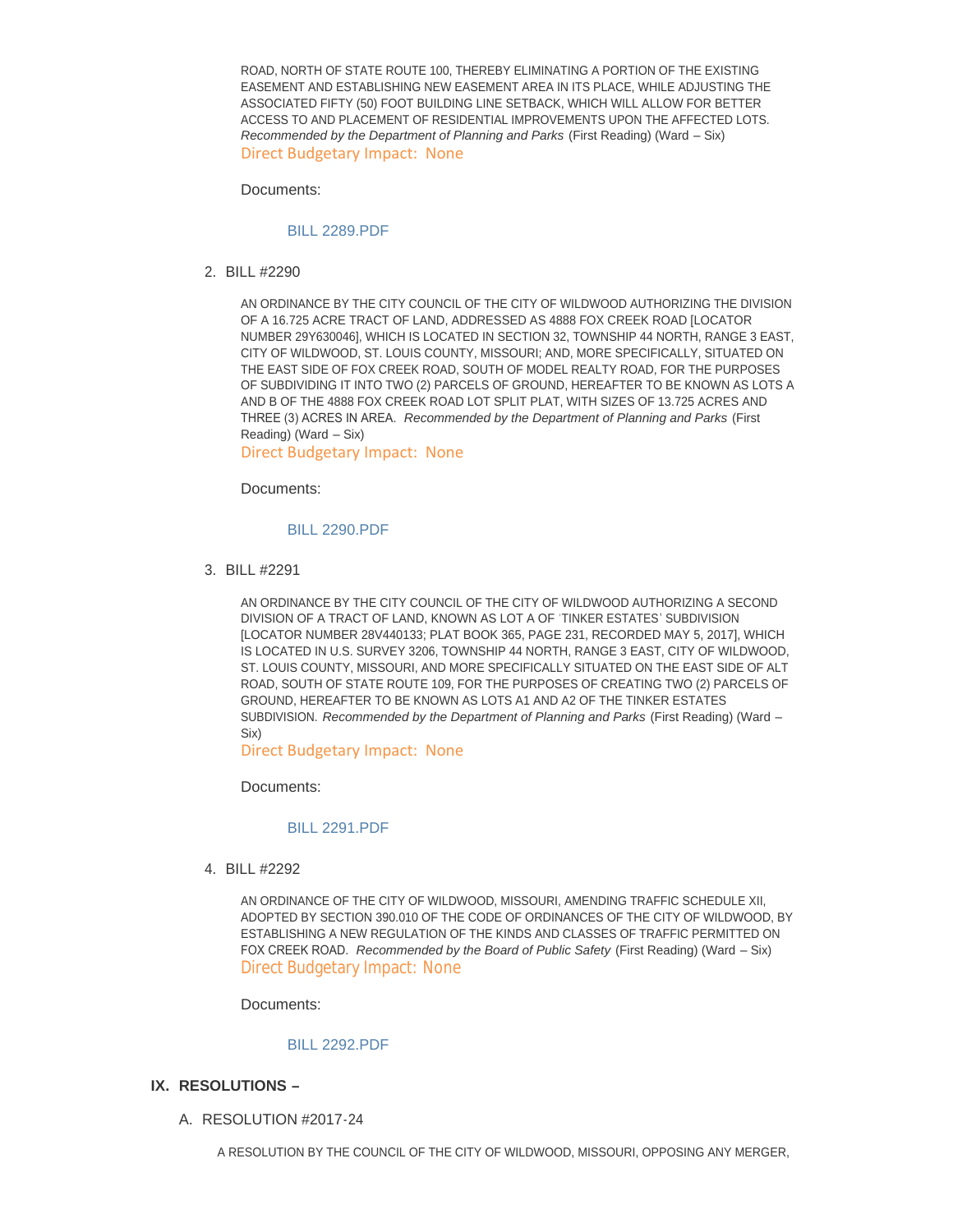REUNIFICATION, RE-ENTRY, OR SIMILAR PLAN THAT WOULD COMBINE ST. LOUIS COUNTY AND ST. LOUIS CITY. *Recommended by the City Council* (Wards – All) Direct Budgetary Impact: None

Documents:

#### [RESOLUTION 2017-24.PDF](http://cityofwildwood.com/AgendaCenter/ViewFile/Item/11885?fileID=17303)

B. RESOLUTION #2017-25

A RESOLUTION BY THE CITY COUNCIL OF THE CITY OF WILDWOOD, MISSOURI AUTHORIZING THE MAYOR OF THE CITY OF WILDWOOD, MISSOURI TO ENTER INTO A CONTRACT WITH STOCK AND ASSOCIATES CONSULTING ENGINEERS, INC. FOR THE CONCEPTUAL PLANNING AND AN ENGINEERING ASSESSMENT ON THE FEASIBILITY OF CONVERTING AN EXISTING DETENTION FACILITY THAT IS LOCATED IN THE CITY'S TOWN CENTER AREA TO A FUTURE PUBLIC SPACE LOCATION. *Recommended by the Planning and Parks Committee* (Ward – Eight) Direct Budgetary Impact: \$5,500

Documents:

#### [RESOLUTION 2017-25.PDF](http://cityofwildwood.com/AgendaCenter/ViewFile/Item/11886?fileID=17304)

C. RESOLUTION #2017-26

A RESOLUTION BY THE COUNCIL OF THE CITY OF WILDWOOD, MISSOURI, AUTHORIZING THE ACQUISITION OF CERTAIN TEMPORARY CONSTRUCTION AND PERMANENT EASEMENTS IN CONJUNCTION WITH THE CONSTRUCTION OF THE WILD HORSE CREEK ROAD BRIDGE REPLACEMENT PROJECT OVER PILLMANN CREEK WITHIN THE CITY OF WILDWOOD. *Recommended by the City Administrator* (Ward – One )

Direct Budgetary Impact: None

Documents:

#### [RESOLUTION 2017-26.PDF](http://cityofwildwood.com/AgendaCenter/ViewFile/Item/11887?fileID=17305)

D. RESOLUTION #2017-27

A RESOLUTION BY THE CITY COUNCIL OF THE CITY OF WILDWOOD, MISSOURI ENDORSING, AND THEREBY COMMITTING FUNDING, WHICH WILL REPRESENT THE COMMUNITY'S MATCH AS THE PROJECT SPONSOR AND APPLICANT TO THE MUNICIPAL PARK GRANT COMMISSION'S GRANT PROGRAM (ROUND EIGHTEEN), FOR FUNDING OF "THE PERIMETER MULTIPLE-USE TRAIL IMPROVEMENT AND OTHER ASSOCIATED ITEMS, INCLUDING PARKING AREAS AND SHADE STRUCTURES," TO BE LOCATED WITHIN WILDWOOD'S COMMUNITY PARK PROPERTY." *Recommended by the Department of Planning and Parks* (Ward – One) Direct Budgetary Impact: \$1,600,000, of which \$525,000.00 would be requested grant funding

Documents:

#### [RESOLUTION 2017-27.PDF](http://cityofwildwood.com/AgendaCenter/ViewFile/Item/11888?fileID=17306)

E. RESOLUTION #2017-28

A RESOLUTION OF THE CITY COUNCIL MAKING ITS BI-ANNUAL ELECTION TO LOCALLY REGULATE ETHICS AND FINANCIAL DISCLOSURES AS PERMITTED BY RSMO §105.485. *Recommended by the City Administrator* (Wards – All)

Direct Budgetary Impact: None

Documents: